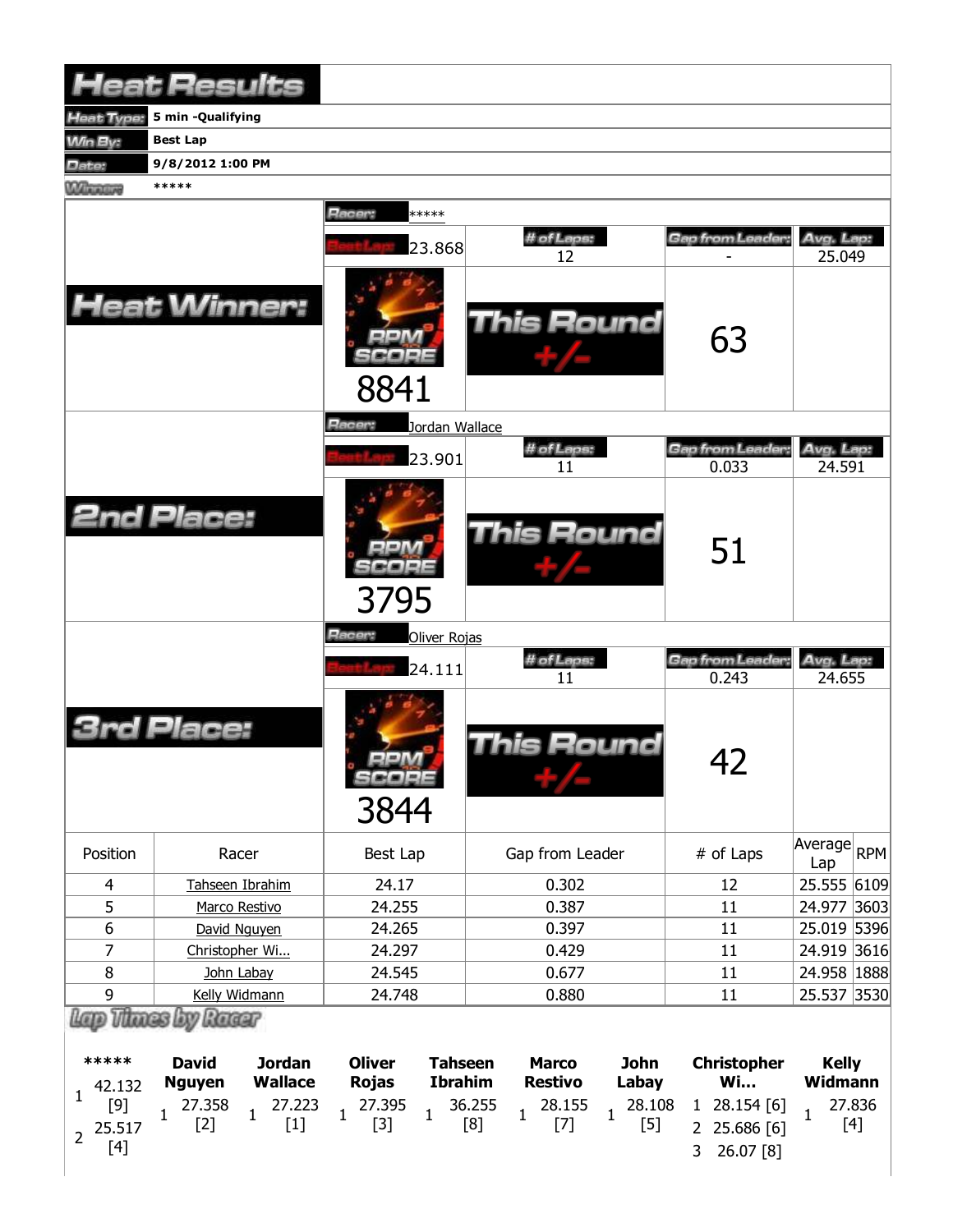|                | *****                                                                                                                                                                                                            | <b>David</b><br><b>Jordan</b><br><b>Wallace</b><br><b>Nguyen</b> |                                                                                                                                                                                                                      | <b>Tahseen</b><br><b>Oliver</b><br><b>Ibrahim</b><br><b>Rojas</b> |                 |                |                 | <b>Marco</b><br>Restivo |                         | John<br>Labay |                 |                | <b>Kelly</b><br>Widmann                                                                                                                                                                                            |        |                                 |              |                 |
|----------------|------------------------------------------------------------------------------------------------------------------------------------------------------------------------------------------------------------------|------------------------------------------------------------------|----------------------------------------------------------------------------------------------------------------------------------------------------------------------------------------------------------------------|-------------------------------------------------------------------|-----------------|----------------|-----------------|-------------------------|-------------------------|---------------|-----------------|----------------|--------------------------------------------------------------------------------------------------------------------------------------------------------------------------------------------------------------------|--------|---------------------------------|--------------|-----------------|
|                | 24.556<br>$[1]$                                                                                                                                                                                                  |                                                                  | 25.634<br>$[5]$                                                                                                                                                                                                      |                                                                   | 25.071<br>$[1]$ | $\overline{2}$ | 25.379<br>$[3]$ | 2                       | 26.069<br>[8]<br>25.199 |               | 25.916<br>$[7]$ | $\overline{2}$ | 25.219<br>$[2]$                                                                                                                                                                                                    |        |                                 |              | 26.109<br>$[9]$ |
|                | 24.503<br>$[1]$                                                                                                                                                                                                  |                                                                  | 26.289<br>$[7]$                                                                                                                                                                                                      | 3                                                                 | 24.898<br>$[2]$ | $\overline{3}$ | 25.352<br>$[5]$ | 3                       | $[3]$                   | 3             | 25.47<br>[6]    | 3              | 26.267<br>[4]                                                                                                                                                                                                      |        |                                 | 3            | 28.248<br>$[9]$ |
| 5              | 24.397<br>$[1] % \includegraphics[width=0.9\columnwidth]{figures/fig_10.pdf} \caption{The figure shows the number of times, and the number of times, and the number of times, respectively.} \label{fig:time} %$ |                                                                  | 26.077<br>[8]                                                                                                                                                                                                        | 4                                                                 | 25.215<br>$[3]$ | 4              | 25.104<br>[6]   | 4                       | 24.974<br>$[5]$         | 4             | 25.674<br>$[7]$ | 4              | 24.97<br>$[4]$                                                                                                                                                                                                     |        | <b>Christopher</b><br><b>Wi</b> | 4            | 25.718<br>[9]   |
| 6              | 24.119<br>$[1]$                                                                                                                                                                                                  |                                                                  | 24.975<br>$[7]$                                                                                                                                                                                                      |                                                                   | 24.745<br>[2]   | 5              | 24.858<br>[6]   | 5                       | 24.767<br>$[3]$         | 5             | 25.112<br>[8]   | 5              | 24.833<br>$[5]$                                                                                                                                                                                                    |        | 24.879 [2]<br>24.822 [4]        | 5            | 25.389<br>$[9]$ |
| $\overline{7}$ | 24.185<br>$[1]$                                                                                                                                                                                                  | 6                                                                | 24.835<br>$[7] % \includegraphics[width=0.9\columnwidth]{figures/fig_10.pdf} \caption{The 3D (black) model for the estimators in the left and right. The left and right is the same as in the right.} \label{fig:2}$ | 6                                                                 | 25.15<br>[4]    | 6              | 24.467<br>$[2]$ | 6                       | 27.944<br>$[5]$         | 6             | 24.868<br>[8]   | 6              | 24.7<br>$[3]$                                                                                                                                                                                                      | 6      | 24.903 [6]<br>24.654 [4]        | 6            | 25.078<br>$[9]$ |
| 8              | 31.817<br>$[1]$                                                                                                                                                                                                  |                                                                  | 24.752<br>[7]                                                                                                                                                                                                        |                                                                   | 24.161<br>$[2]$ |                | 24.348<br>$[3]$ |                         | 25.926<br>[8]           | 7             | 24.704<br>[6]   | $\overline{z}$ | 24.852<br>$[5] % \includegraphics[width=0.9\columnwidth]{figures/fig_10.pdf} \caption{The figure shows the number of times, and the number of times, and the number of times, respectively.} \label{fig:fig:time}$ | 8<br>9 | 24.756 [5]<br>24.78 [7]         |              | 25.583<br>$[9]$ |
| 9              | 24.151<br>$[1]$                                                                                                                                                                                                  |                                                                  | 24.694<br>$[7]$                                                                                                                                                                                                      | 8                                                                 | 24.292<br>$[2]$ | 8              | 24.287<br>$[3]$ | 8                       | 24.58<br>$[4]$          | 8             | 24.658<br>[6]   | 8              | 24.9<br>[8]                                                                                                                                                                                                        | 10     | 24.343 [6]<br>11 24.297 [7]     | $\mathsf{R}$ | 24.798<br>$[9]$ |
| 10             | 23.995<br>$[1]$                                                                                                                                                                                                  | q                                                                | 24.333<br>$[5]$                                                                                                                                                                                                      | 9                                                                 | 24.337<br>$[2]$ | 9              | 24.334<br>$[4]$ | $\mathsf{q}$            | 24.274<br>$[3]$         | 9             | 24.68<br>[8]    | $\mathsf{q}$   | 24.545<br>[6]                                                                                                                                                                                                      | 12     |                                 | 9            | 24.875<br>$[9]$ |
| 11             | 24.43<br>$[2]$                                                                                                                                                                                                   | 10                                                               | 24.265<br>$[4]$                                                                                                                                                                                                      | 10                                                                | 24.14<br>$[2]$  | 10             | 24.308<br>$[5]$ | 10                      | 24.17<br>$[3]$          | 10            | 24.434<br>$[7]$ | 10             | 24.549<br>[8]                                                                                                                                                                                                      |        |                                 | 10           | 24.826<br>$[9]$ |
| 12             | 23.868<br>$[1]$                                                                                                                                                                                                  | 11                                                               | 24.334<br>[6]                                                                                                                                                                                                        | 11                                                                | 23.901<br>[1]   | 11             | 24.111<br>$[3]$ | 11                      | 28.583<br>$[4]$         | 11            | 24.255<br>$[5]$ | 11             | 24.747<br>[8]                                                                                                                                                                                                      |        |                                 | 11           | 24.748<br>$[9]$ |
|                |                                                                                                                                                                                                                  | 12                                                               |                                                                                                                                                                                                                      | 12                                                                |                 | 12             |                 | 12                      | 24.619<br>[4]           | 12            |                 | 12             |                                                                                                                                                                                                                    |        |                                 | 12           |                 |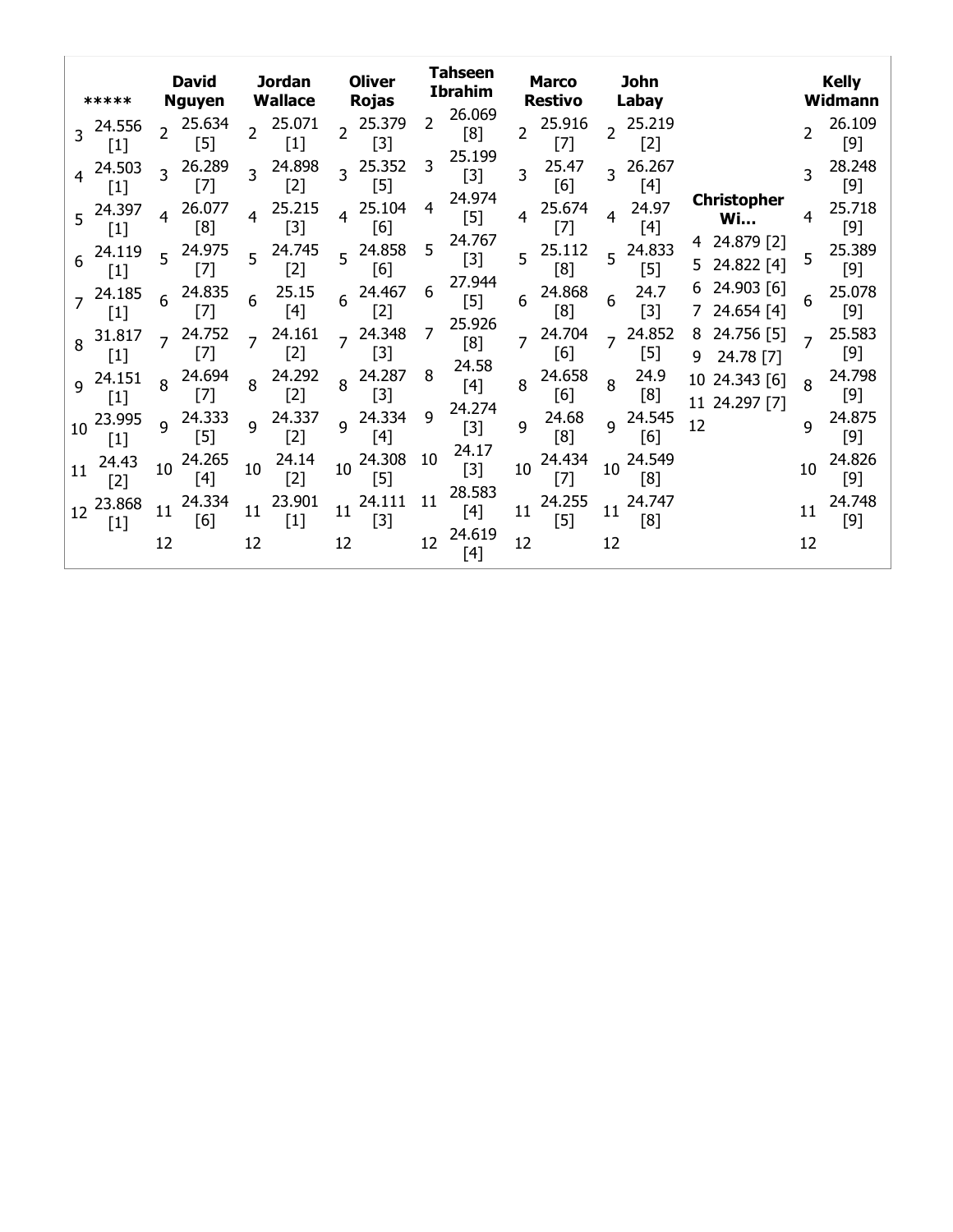|                | <b>Heat Results</b>     |                                                  |                  |                          |                              |
|----------------|-------------------------|--------------------------------------------------|------------------|--------------------------|------------------------------|
| leat Type:     | 5 min -Qualifying       |                                                  |                  |                          |                              |
| <b>Min By:</b> | <b>Best Lap</b>         |                                                  |                  |                          |                              |
| Date:          | 9/8/2012 1:05 PM        |                                                  |                  |                          |                              |
| <b>Winners</b> | <b>SK Jason Mulveny</b> |                                                  |                  |                          |                              |
|                |                         | Racer:<br>SK Jason Mulveny<br>23.676             | # of Laps:<br>12 | Gap from Leader:         | Avg. Lap:<br>24.118          |
|                | <b>Heat Winner:</b>     | 3810                                             | This Round       | 63                       |                              |
|                |                         | Racer:<br>Scott Kern                             |                  |                          |                              |
|                |                         |                                                  | # of Laps:       | Gap from Leader:         | Avg. Lap:                    |
|                |                         | 23.748                                           | 12               | 0.072                    | 25.126                       |
|                | <b>2nd Place:</b>       | 3592                                             | This Round       | 49                       |                              |
|                |                         | Racer:<br>Michael Wu                             |                  |                          |                              |
|                |                         | 23.926                                           | # of Laps:<br>12 | Gap from Leader<br>0.250 | Avg. Lap:<br>24.47           |
|                | Place:                  | $\frac{1}{4}$ and $\frac{1}{4}$<br>SCOPE<br>8318 | This Round       | 42                       |                              |
| Position       | Racer                   | Best Lap                                         | Gap from Leader  | # of Laps                | Average<br><b>RPM</b><br>Lap |
| 4              | <b>Steve Brooks</b>     | 24.113                                           | 0.437            | 13                       | 24.368 7966                  |
| 5              | Mike Padgett            | 24.365                                           | 0.689            | 12                       | 25.217 2730                  |
| 6              | Ary Jogasurya           | 24.476                                           | 0.800            | 12                       | 24.901 2488                  |
| 7              | Alexander Cumm          | 24.667                                           | 0.991            | 12                       | 24.993 3001                  |
| 8              | Patrick Ferro           | 24.761                                           | 1.085            | 12                       | 25.131 1821                  |
| 9              | <b>SK Robert Orr</b>    | 25.115                                           | 1.439            | 11                       | 25.454 2337                  |
|                | Lap Thues by Racer      |                                                  |                  |                          |                              |

| Scott<br>Kern | Steve<br><b>Brooks</b> | Michael | Alexander Ary SK Robert SK Jason<br>Wu Cumm Jogasurya Orr Mulveny                                                                                                                                                                                                                                              |  | Mike<br>Padgett | <b>Patrick</b><br>Ferro |
|---------------|------------------------|---------|----------------------------------------------------------------------------------------------------------------------------------------------------------------------------------------------------------------------------------------------------------------------------------------------------------------|--|-----------------|-------------------------|
|               |                        |         | $\begin{array}{cccccccc} 1& 30.485& 1& 26.412& 1& 30.063& 1& 26.609 [3] & 1& 26.457& 1& 29.855& 1& 36.63 [9] & 1& 27.6 [4] & 1& 27.803 \\ \hline [8] & 1& [1] & 1& [7] & 2& 25.308 [5] & 1& [2] & 1& [6] & 2& 24.37 [2] & 2& 25.946 & [5] \\ & & 3& 25.724 [8] & & & & & & [8] & & \end{array$<br>3 25.724 [8] |  |                 |                         |